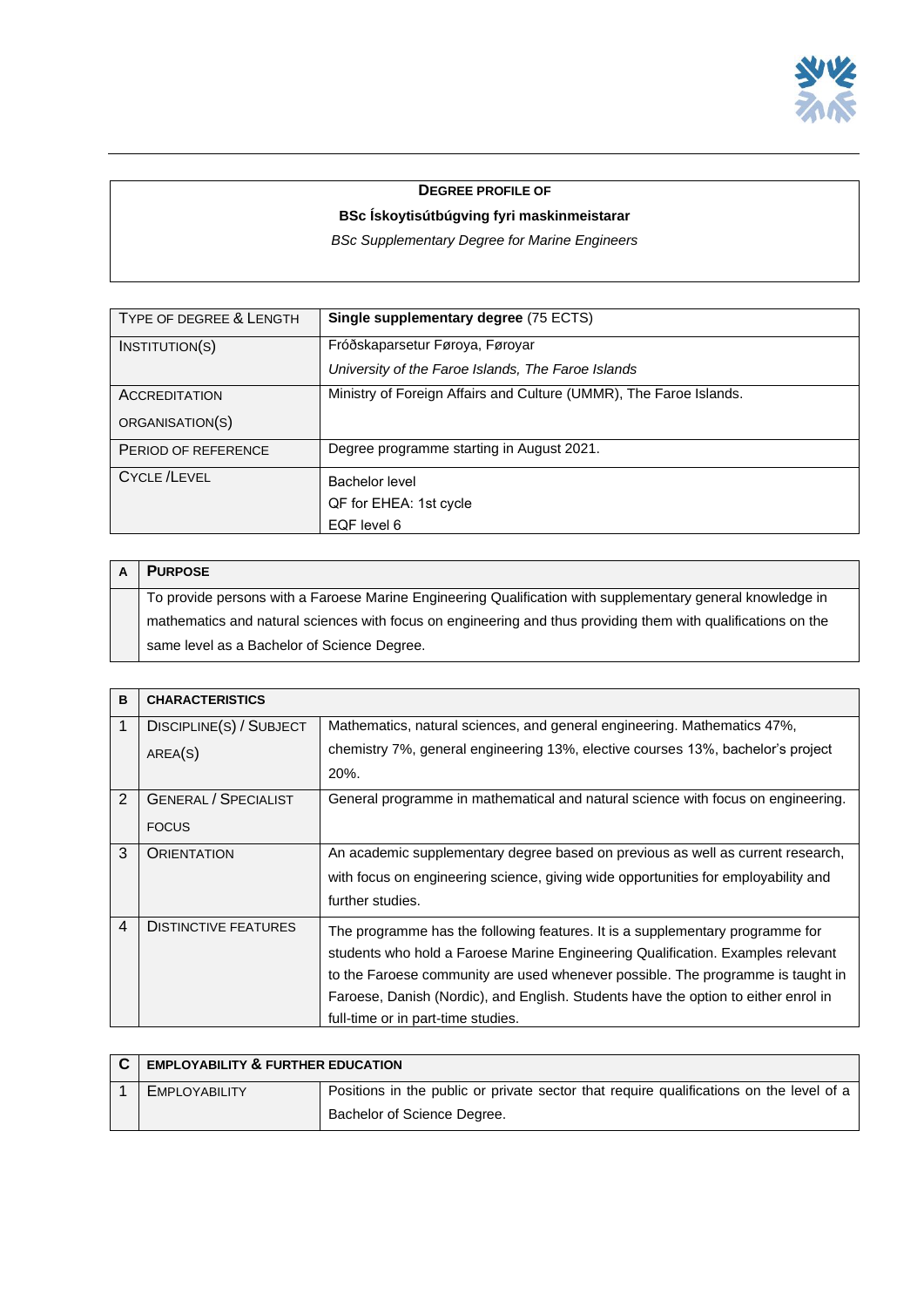| <b>FURTHER STUDIES</b> | With a BSc Supplementary Degree for Marine Engineers, it is possible to apply for                                                                                                      |
|------------------------|----------------------------------------------------------------------------------------------------------------------------------------------------------------------------------------|
|                        | admission to master's degree programmes on the same terms as persons with a                                                                                                            |
|                        | Bachelor of Science Degree, for instance at DTU, Technical University of Denmark.                                                                                                      |
|                        | It is necessary to ensure that all pre-requisites have been met for the individual<br>programme prior to applying, given that institutions will differ in their terms of<br>admission. |

| D | <b>EDUCATION STYLE</b> |                                                                                                                |
|---|------------------------|----------------------------------------------------------------------------------------------------------------|
|   | LEARNING & TEACHING    | Student-centred, teacher-centred, problem-based learning, task-based learning,                                 |
|   | APPROACHES             | research-based learning, learning through laboratory exercise, group work and<br>individual study.             |
|   | ASSESSMENT METHODS     | Written examinations, oral examinations, presentations, reports, project work and self-<br>or peer reflection. |

| Е              | <b>PROGRAMME COMPETENCES</b>                                                                                                                                                                                                                                                                                                                                                                                                                                                                                                                                                                                                                                                                                                                                                                                   |
|----------------|----------------------------------------------------------------------------------------------------------------------------------------------------------------------------------------------------------------------------------------------------------------------------------------------------------------------------------------------------------------------------------------------------------------------------------------------------------------------------------------------------------------------------------------------------------------------------------------------------------------------------------------------------------------------------------------------------------------------------------------------------------------------------------------------------------------|
| 1              | <b>GENERIC</b>                                                                                                                                                                                                                                                                                                                                                                                                                                                                                                                                                                                                                                                                                                                                                                                                 |
|                | Development ability: Ability to gain new knowledge through independent and collaborative project work.<br>Teamwork: Ability to work as part of a team and to assume responsibility for tasks<br><b>Management ability:</b> Ability to plan and manage projects while considering resource constraints.<br>Problem solving: Ability to handle stress and effectively solving practical and theoretical problems.<br><b>Creativity:</b> Ability to be creative in developing ideas and in formulating and solving problems.<br><b>Communication skills:</b> Ability to communicate efficiently and to present complex information in a concise<br>manner.<br>Abstract and analytical thinking: Ability to apply abstract and analytical thinking, and in this way reach<br>conclusions based on facts and logic. |
| $\overline{2}$ | <b>SUBJECT SPECIFIC</b>                                                                                                                                                                                                                                                                                                                                                                                                                                                                                                                                                                                                                                                                                                                                                                                        |
|                | Mathematical skills: Ability to use mathematics to describe and solve problems in engineering and natural<br>sciences.<br>General engineering skills: Ability to understand engineering problems; to design solutions for the problems; to<br>implement the solutions as part of engineering systems; and to operate systems, thus solving the engineering<br>problems.<br>Natural science skills: Ability to provide explanations of a wide range of natural processes and objects.<br><b>Computational skills:</b> Ability to use appropriate software such as programming languages and packages in                                                                                                                                                                                                         |
|                | mathematical and engineering investigations and to gather and interpret relevant data.<br><b>Estimation skills:</b> Ability to make order-of-magnitude estimates and find approximate solutions with explicit<br>statements of assumptions and the use of special limiting cases.<br><b>Experiment skills:</b> Ability to perform experiments independently, as well as to describe, analyse and critically<br>evaluate experimental data.                                                                                                                                                                                                                                                                                                                                                                     |

| <b>COMPLETE LIST OF PROGRAMME LEARNING OUTCOMES</b>                                                                                                                                                                                                             |  |
|-----------------------------------------------------------------------------------------------------------------------------------------------------------------------------------------------------------------------------------------------------------------|--|
| On completion of the programme, the student will be able to:<br>Combine research-based knowledge and practical knowhow to solve technical problems.<br>٠<br>Apply basic standard methods from mathematics and natural science to evaluate and solve problems in |  |
| engineering.<br>Use mathematical terminology in oral and written expositions.                                                                                                                                                                                   |  |